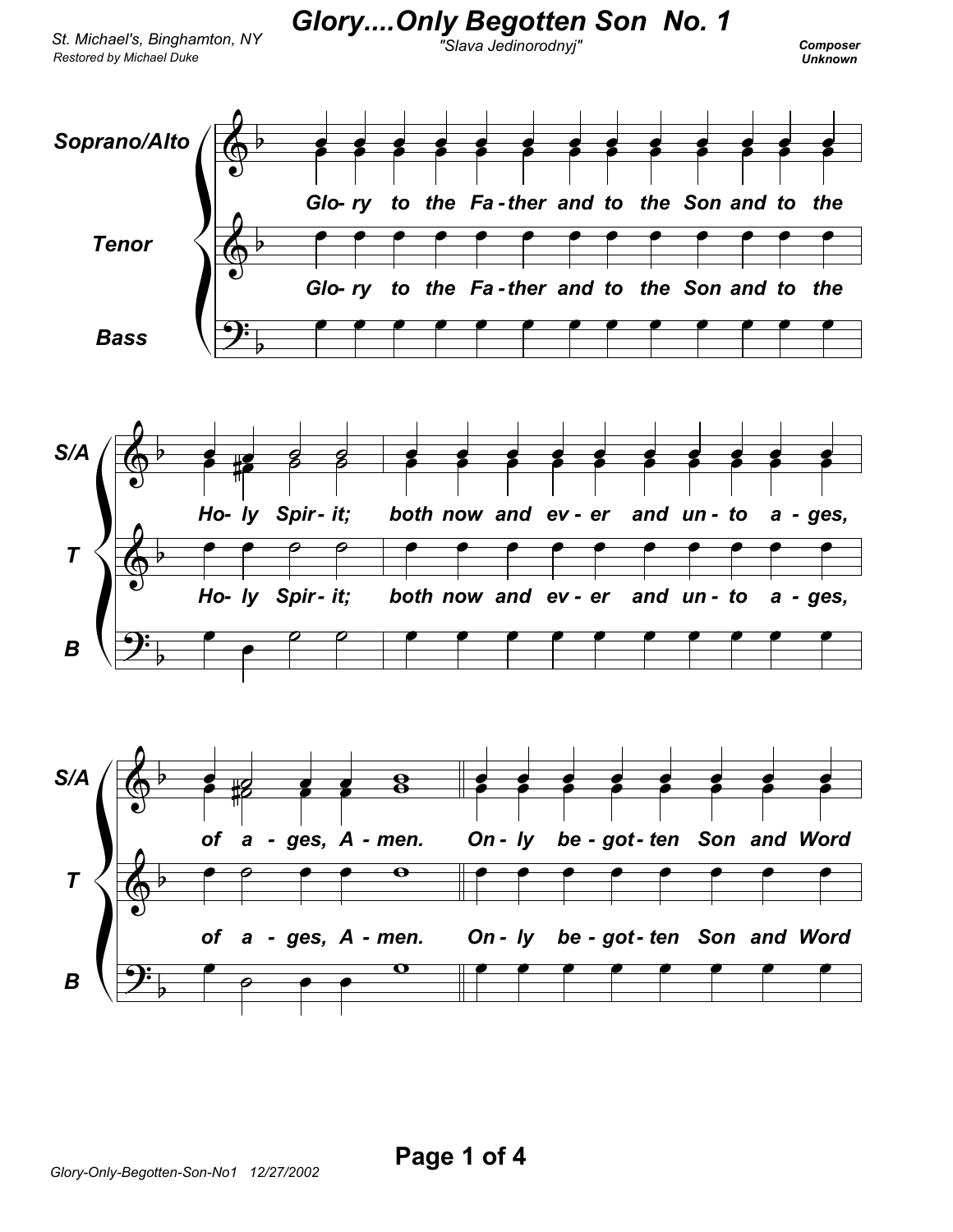

Page 2 of 4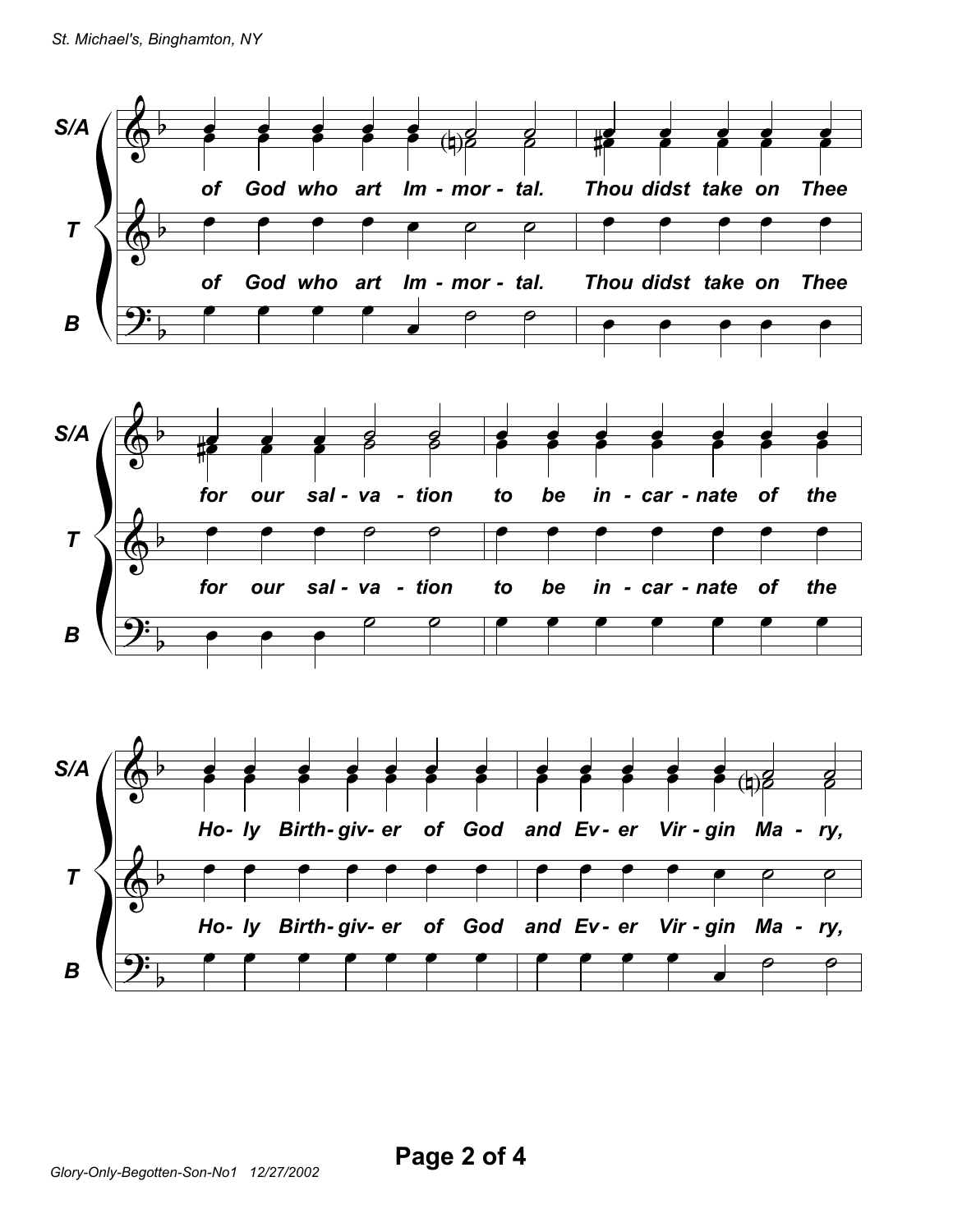